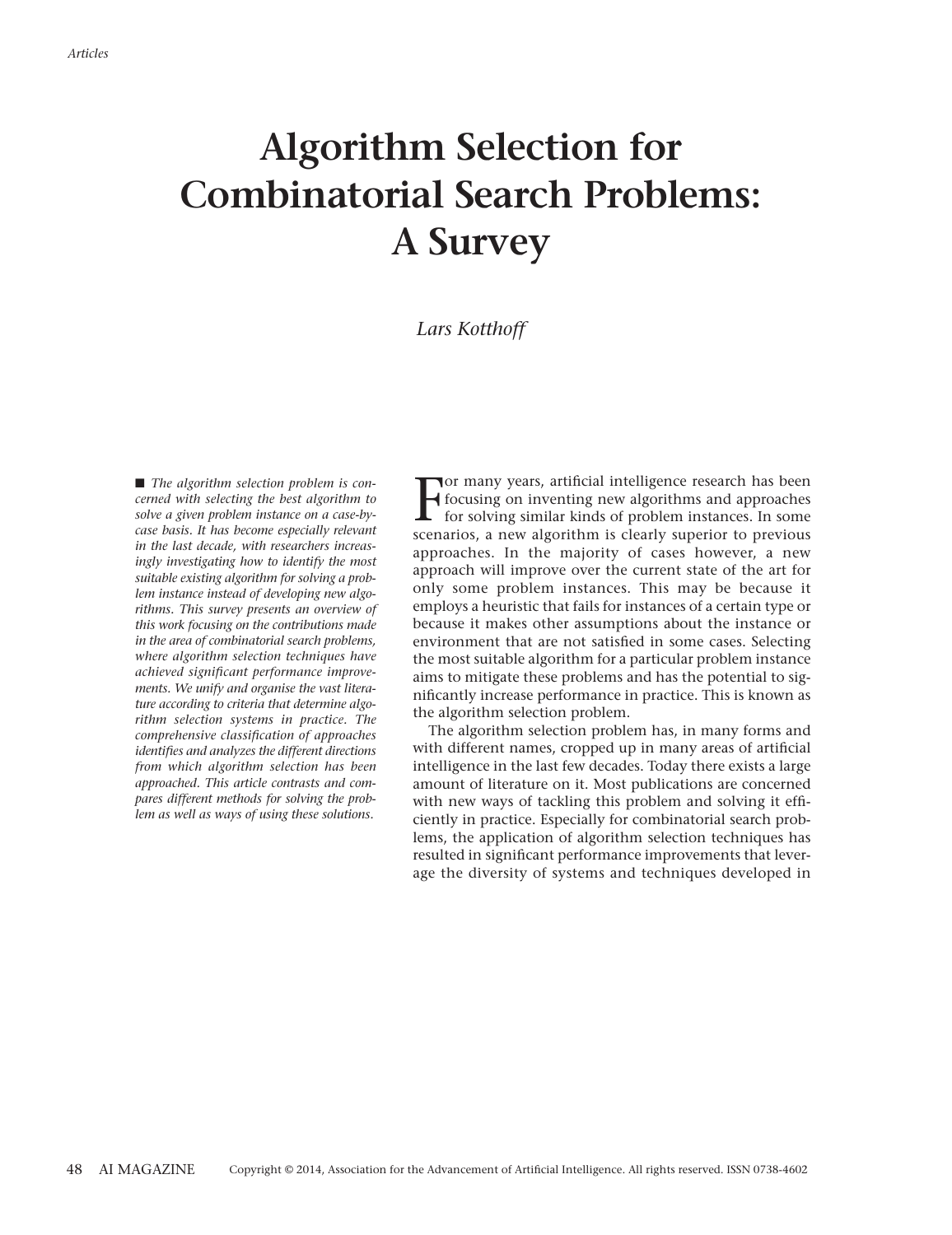

*Figure 1. Basic Model for the Algorithm Selection Problem as Published by Rice (1976).*

recent years. This article surveys the available literature and describes how research has progressed.

Researchers have long ago recognized that a single algorithm will not give the best performance across all problem instances one may want to solve and that selecting the most appropriate method is likely to improve the overall performance. Empirical evaluations have provided compelling evidence for this, for example, Aha (1992) and Wolpert and Macready (1997).

The original description of the algorithm selection problem was published by Rice (1976). The basic model described in the article is very simple — given a space of instances and a space of algorithms, map each instance-algorithm pair to its performance. This mapping can then be used to select the best algorithm for a given instance. The original figure that illustrates the model is reproduced in figure 1. As Rice states, "The objective is to determine  $S(x)$  [the mapping of problems to algorithms] so as to have high algorithm performance."

Almost all contemporary approaches employ machine learning to learn the performance mapping from problem instances to algorithms using features extracted from the instances. This often involves a training phase, where the candidate algorithms are run on a sample of the problem space to experimentally evaluate their performance. This training data is used to create a performance model that can be used to predict the performance on new, unseen instances. The term *model* is used only in the loosest sense here; it can be as simple as a representation of the training data without any further analysis.

Figure 2 sketches a contemporary algorithm selection model that corresponds more closely to approaches that use machine learning. At the heart is the selection model *S*, which is trained using machine-learning techniques. The data for the model comes from the algorithms  $A \in A$  and the problems *x* ∈ *P,* which are characterized by features. *S* is created either by using training data that contains the performances of the algorithms on a subset of the problems from the problem space, or feedback from executing the chosen algorithm on a problem and measuring the performance. Some approaches use both data sources.

The model *S* makes the prediction of a specific algorithm *A* given a problem *x.* This algorithm is then used to solve the problem. At a high level, this describes the workings of an algorithm selection model, but there are many variations. The figure is meant to give a general idea, not describe every approach mentioned in this article.

Arguably, one of the most prominent systems to do algorithm selection is and has been SATzilla (Xu et al. 2008). There are several reasons for this. It was the first system to really bring home the point of algorithm portfolios in combinatorial search by dominating the SAT competition<sup>1</sup> for years. Furthermore, it is probably the only system that has been developed over a period of several years, continuously improving its performance. Its authors have not limited themselves to scientific advancements, but also implemented a number of techniques that make it viable to run the system in practice.

Figure 3 shows that over the last two decades, there has been an increasing interest in algorithm selection, as witnessed by the number of publications in the field. In particular, the number of publications has increased significantly after the success of SATzilla in the SAT competition in 2007. This is probably the best indication of its impact on the research community.

Despite this prominence, other approaches rarely use SATzilla's ideas directly. Another set of prominent systems that have been developed over a number of years start with ISAC (Kadioglu et al. 2010) and continue with 3S (Kadioglu et al. 2011) and CSHC (Malitsky et al. 2013). Despite the commonality of the goal, and indeed application domain, there is no explicit cross-fertilisation between these approaches and SATzilla.

In other research areas, innovations implemented by one system usually make it into other systems after some time. This is not the case in algorithm selection. This is partly because of the sheer number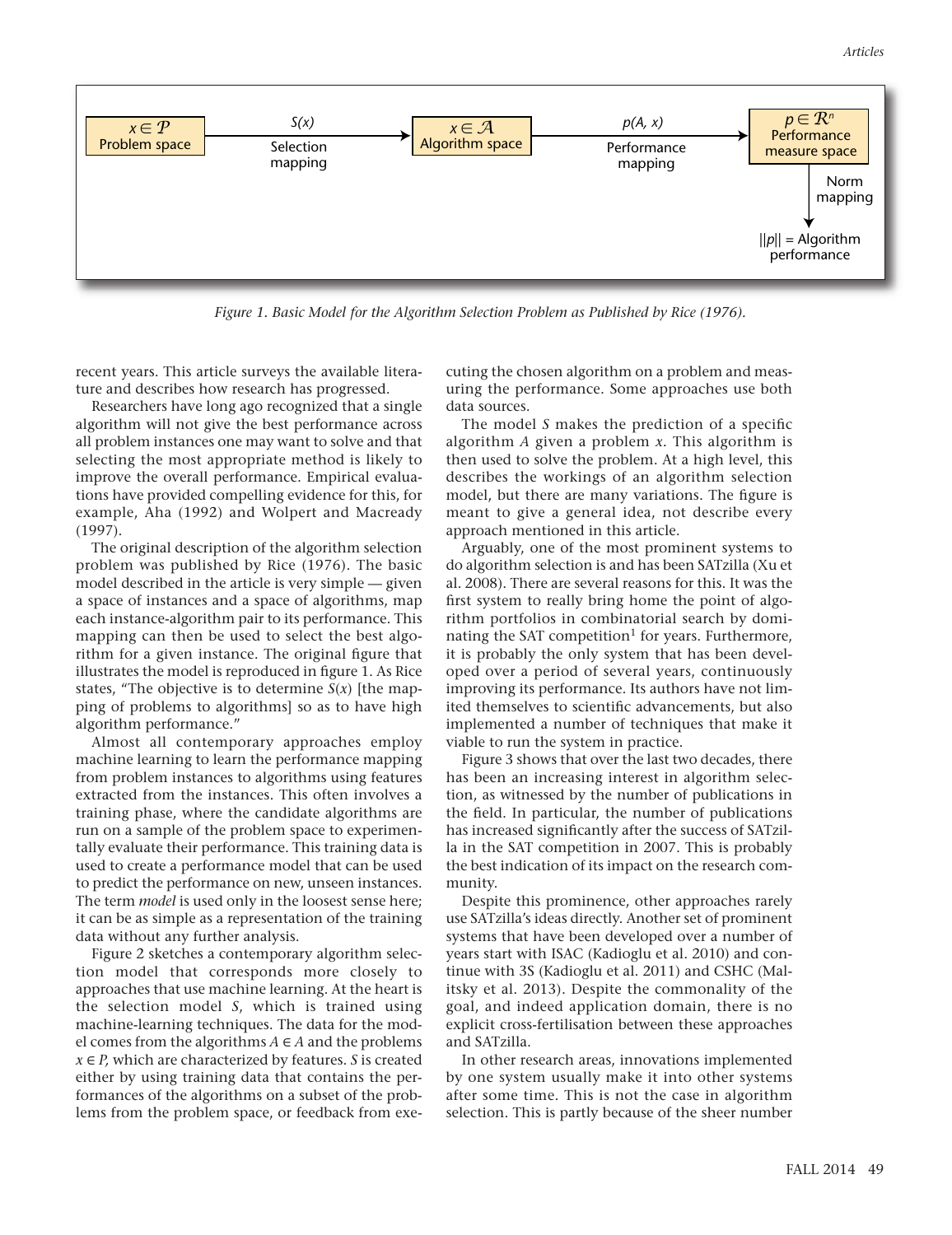

*Figure 2. Contemporary Algorithm Selection Model.* Dashed lines show optional connections.



## *Figure 3. Publications by Year.*

Data taken from 4c.ucc.ie/~larsko/assurvey. Note that the number for 2013 is not final.

of different approaches to solving the problem — a technique may simply not be applicable in a different context and completely different methods may be able to achieve similar performance. In addition, there is no algorithm selection community in the same sense in which there is for example a SAT community. As a result, publications are fragmented and scattered throughout different areas of AI. This makes it very hard to get a big picture overview of what the best techniques are or indeed to simply become aware of other approaches. As a result, many approaches have been reinvented with small variations.

Because there is no clear single line of research, this survey will look at the different aspects of algorithm selection and the techniques that have been used to tackle them. For a different take from a machinelearning point of view, the interested reader is referred to the paper by Smith-Miles (2008).

# Algorithm Portfolios

For diverse sets of problem instances, it is unlikely that a single algorithm will be the most suitable one in all cases. A way of mitigating this restriction is to use a portfolio of algorithms. This idea is closely related to the notion of algorithm selection itself instead of making an up-front decision on what algorithm to use, it is decided on a case-by-case basis for each instance individually.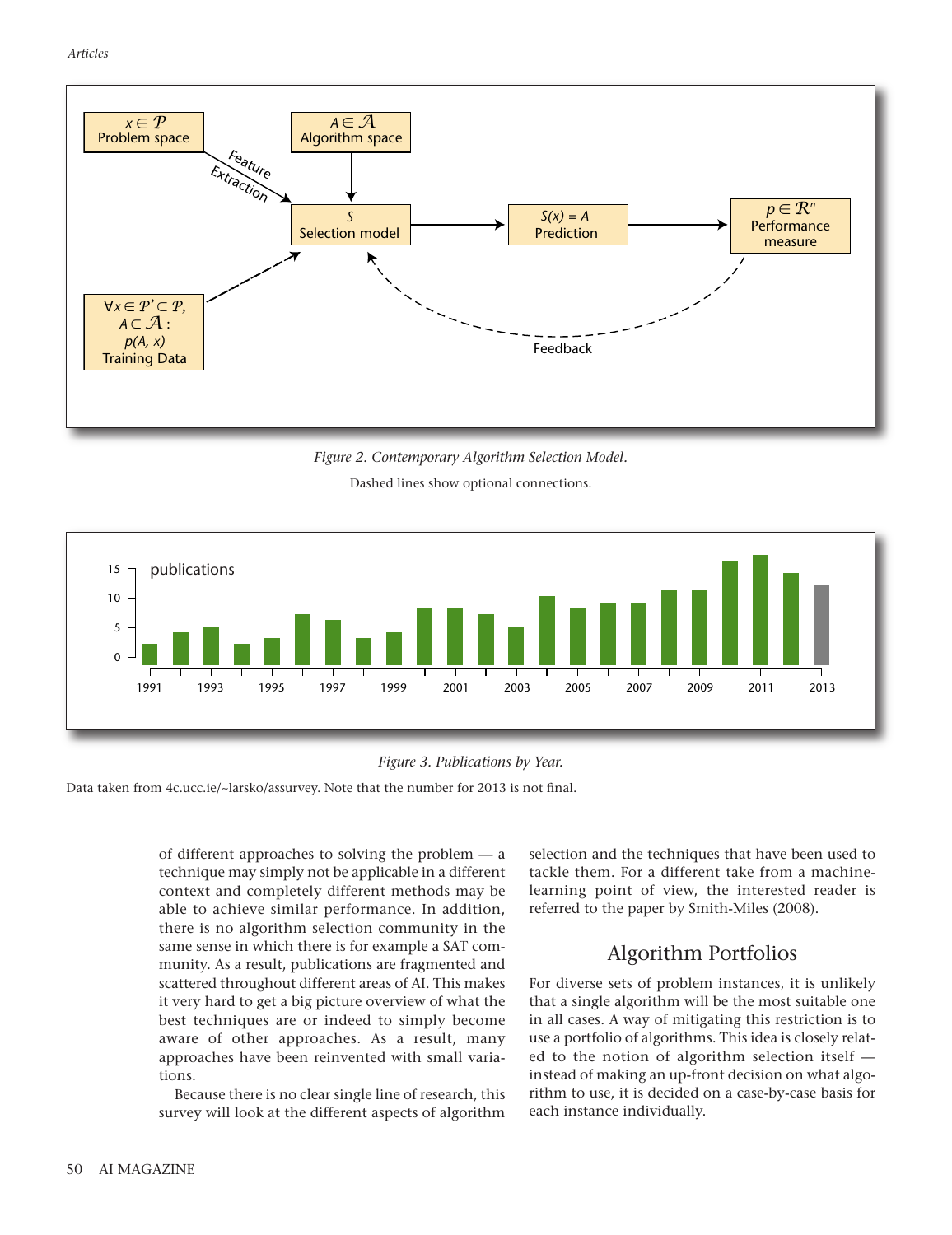The idea of algorithm portfolios was first presented by Huberman, Lukose, and Hogg (1997). They describe a formal framework for the construction and application of algorithm portfolios and evaluate their approach on graph coloring problems. However, the work cited more frequently in the artificial intelligence community is the later paper by Gomes and Selman (1997), which draws on the ideas presented by Huberman, Lukose, and Hogg (1997). The technique itself however had been described under different names by other authors at about the same time in different contexts, for example, "algorithm family" (Allen and Minton 1996).

Beyond the simple idea of using a set of algorithms instead of a single one, there is a lot of scope for different approaches. There are two main types of portfolios. Static portfolios are constructed offline before any problem instances are solved. While solving an instance, the composition of the portfolio and the algorithms within it do not change. Dynamic portfolios change in composition, configuration of the constituent algorithms, or both during solving.

## Static Portfolios

Static portfolios are the most common type. They have been used in the earliest papers, for example, Huberman, Lukose, and Hogg (1997). The number of algorithms or systems in the portfolio is fixed. This approach is used for example in the systems SATzilla (Xu et al. 2008), AQME (Pulina and Tacchella 2007), and CPhydra (O'Mahony et al. 2008).

As the algorithms in the portfolio do not change, their selection is crucial for its success. Ideally, the algorithms will complement each other such that good performance can be achieved on a wide range of different problem instances. Hong and Page (2004) report that portfolios composed of a random selection from a large pool of diverse algorithms outperform portfolios composed of the algorithms with the best overall performance. In the same spirit, Samulowitz and Memisevic (2007) use a portfolio of heuristics for solving quantified Boolean formulae problems that have specifically been crafted to be orthogonal to each other. Xu, Hoos, and Leyton-Brown (2010) automatically engineer a portfolio with algorithms of complementary strengths. In the paper by Xu and colleagues (2012), the authors analyze the contributions of the portfolio constituents to the overall performance and conclude that not algorithms with the best overall performance but those with techniques that set them apart from the rest contribute most.

Most approaches make the composition of the portfolio less explicit. Many systems use portfolios of solvers that have performed well in solver competitions with the implicit assumption that they have complementing strengths and weaknesses and the resulting portfolio will be able to achieve good performance. This is true for example for SATzilla. Part of the reason for composing portfolios in this manner may be that publications indicating that this may not be the best way are little known. Furthermore, it is of course very easy to take an existing set of algorithms.

## Dynamic Portfolios

Static portfolios are necessarily limited in their flexibility and diversity. Being able to modify the portfolio algorithms or create entirely new ones is an idea that emerged soon after the first applications of portfolios, leveraging earlier ideas on modifying algorithms dynamically.

The Strategy Acquisition Governed by Experimentation (SAGE) system (Langley 1983) specializes generic building blocks for the instance to solve. It starts with a set of general operators that can be applied to a search state. These operators are refined by making the preconditions more specific based on their utility for finding a solution. The Multi-Tactic Analytic Compiler (Multi-TAC) system (Minton 1996) similarly specializes a set of generic heuristics for the constraint problem instance to solve.

The same principle of combining algorithmic building blocks can be applied to algorithm portfolios. An example of this is the Adaptive Constraint Engine (ACE) (Epstein and Freuder 2001). The building blocks are so-called advisors, which characterize variables of the constraint problem instance and give recommendations as to which one to process next. ACE combines these advisors into more complex ones. Also based on these ideas is CLASS (Fukunaga 2002), which combines heuristic building blocks to form composite heuristics for solving SAT problems.

In these approaches, there is no strong notion of a portfolio — the algorithm or strategy used to solve a problem instance is assembled from lower-level components and never made explicit.

# Problem Solving with Portfolios

Once an algorithm portfolio has been constructed, the way in which it is to be used has to be decided. There are different considerations to take into account. We need to decide what to select and when to select it.

Given the full set of algorithms in the portfolio, a subset has to be chosen for solving the problem instance. This subset can consist of only a single algorithm that is used to solve the instance to completion, the entire portfolio with the individual algorithms interleaved or running in parallel or anything in between.

The selection of the subset of algorithms can be made only once before solving starts or continuously during search. If the latter is the case, selections can be made at well-defined points during search, for example at each node of a search tree, or when the system judges it to be necessary to make a decision.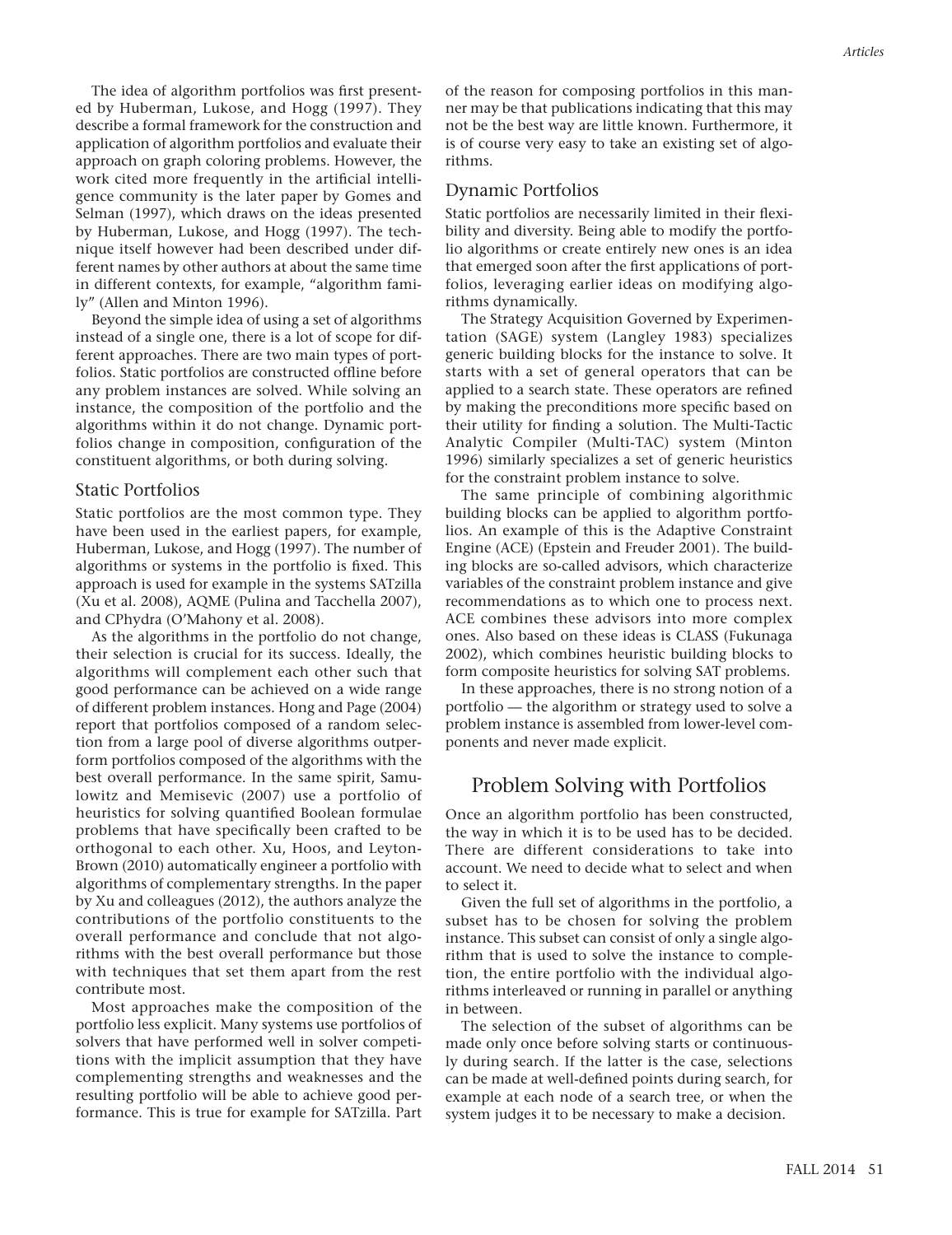# What to Select

A common and the simplest approach is to select a single algorithm from the portfolio and use it to solve the problem instance completely. This single algorithm has been determined to be the best for the instance at hand. For example SATzilla (Xu et al. 2008), ArgoSmart (Nikolic, Maric, and Janicic 2009), SALSA (Demmel et al. 2005), and Eureka (Cook and Varnell 1997) do this. The disadvantage of this approach is that there is no way of mitigating a wrong selection. If an algorithm is chosen that exhibits bad performance on the instance, the system is "stuck" with it and no adjustments are made, even if all other portfolio algorithms would perform much better.

An alternative approach is to compute schedules for running (a subset of) the algorithms in the portfolio. In some approaches, the terms *portfolio* and *schedule* are used synonymously — all algorithms in the portfolio are selected and run according to a schedule that allocates time slices to each of them. The task of algorithm selection becomes determining the schedule rather than to select algorithms. In the simplest case, all of the portfolio algorithms are run at the same time in parallel. This was the approach favoured in early research into algorithm selection (Huberman, Lukose, and Hogg 1997).

More sophisticated approaches compute explicit schedules. Roberts and Howe (2006) rank the portfolio algorithms in order of expected performance and allocate time according to this ranking. Pulina and Tacchella (2009) investigate different ways of computing schedules and conclude that ordering the algorithms based on their past performance and allocating the same amount of time to all algorithms gives the best overall performance.

Gomes and Selman (1997) also evaluate the performance of different candidate portfolios, but take into account how many algorithms can be run in parallel. They demonstrate that the optimal schedule (in this case the number of algorithms that are being run) changes as the number of available processors increases. Gagliolo and Schmidhuber (2008) investigate how to allocate resources to algorithms in the presence of multiple CPUs that allow to run more than one algorithm in parallel. Yun and Epstein (2012) take this approach a step further and craft portfolios with the specific aim of running the algorithms in parallel.

None of these approaches has emerged as the prevalent one so far — contemporary systems select both single algorithms as well as compute schedules. Part of the reason for this diversity is that neither has been shown to be inherently superior to the other one so far. Computing a schedule adds robustness, but is more difficult to implement and more computationally expensive than selecting a single algorithm.

# When to Select

In addition to whether they choose a single algorithm or compute a schedule, existing approaches can also be distinguished by whether they operate before the problem instance is being solved (offline) or while the instance is being solved (online). The advantage of the latter is that more fine-grained decisions can be made and the effect of a bad choice of algorithm is potentially less severe. The price for this added flexibility is a higher overhead, as algorithms need to be selected more frequently.

Both approaches have been used from the very start of research into algorithm selection. The choice of whether to make predictions offline or online depends very much on the specific application and performance improvements have been achieved with both.

Examples of approaches that only make offline decisions include the papers by Xu et al. (2008), Minton (1996), and O'Mahony et al. (2008). In addition to having no way of mitigating wrong choices, often these will not even be detected. These approaches do not monitor the execution of the chosen algorithms to confirm that they conform with the expectations that led to them being chosen. Purely offline approaches are inherently vulnerable to bad choices. Their advantage however is that they only need to select an algorithm once and incur no overhead while the instance is being solved.

Moving toward online systems, the next step is to monitor the execution of an algorithm or a schedule to be able to intervene if expectations are not met. Much of this research started as early as algorithm portfolio research itself. Fink (1997) investigates setting a time bound for the algorithm that has been selected based on the predicted performance. If the time bound is exceeded, the solution attempt is abandoned. More sophisticated systems furthermore adjust their selection if such a bound is exceeded. Borrett, Tsang, and Walsh (1996) try to detect behavior during search that indicates that the algorithm is performing badly, for example visiting nodes in a subtree of the search that clearly do not lead to a solution. If such behavior is detected, they propose switching the currently running algorithm according to a fixed replacement list.

The approaches that make decisions during search, for example at every node of the search tree, are necessarily online systems. Brodley (1993) recursively partitions the classification problem to be solved and selects an algorithm for each partition. Similarly, Arbelaez, Hamadi, and Sebag (2009) select the best search strategy at checkpoints in the search tree. In this approach, a lower-level decision can lead to changing the decision at the level above. This is usually not possible for combinatorial search problems, as decisions at a higher level cannot be changed easily.

Figure 4 shows the relative numbers of publica-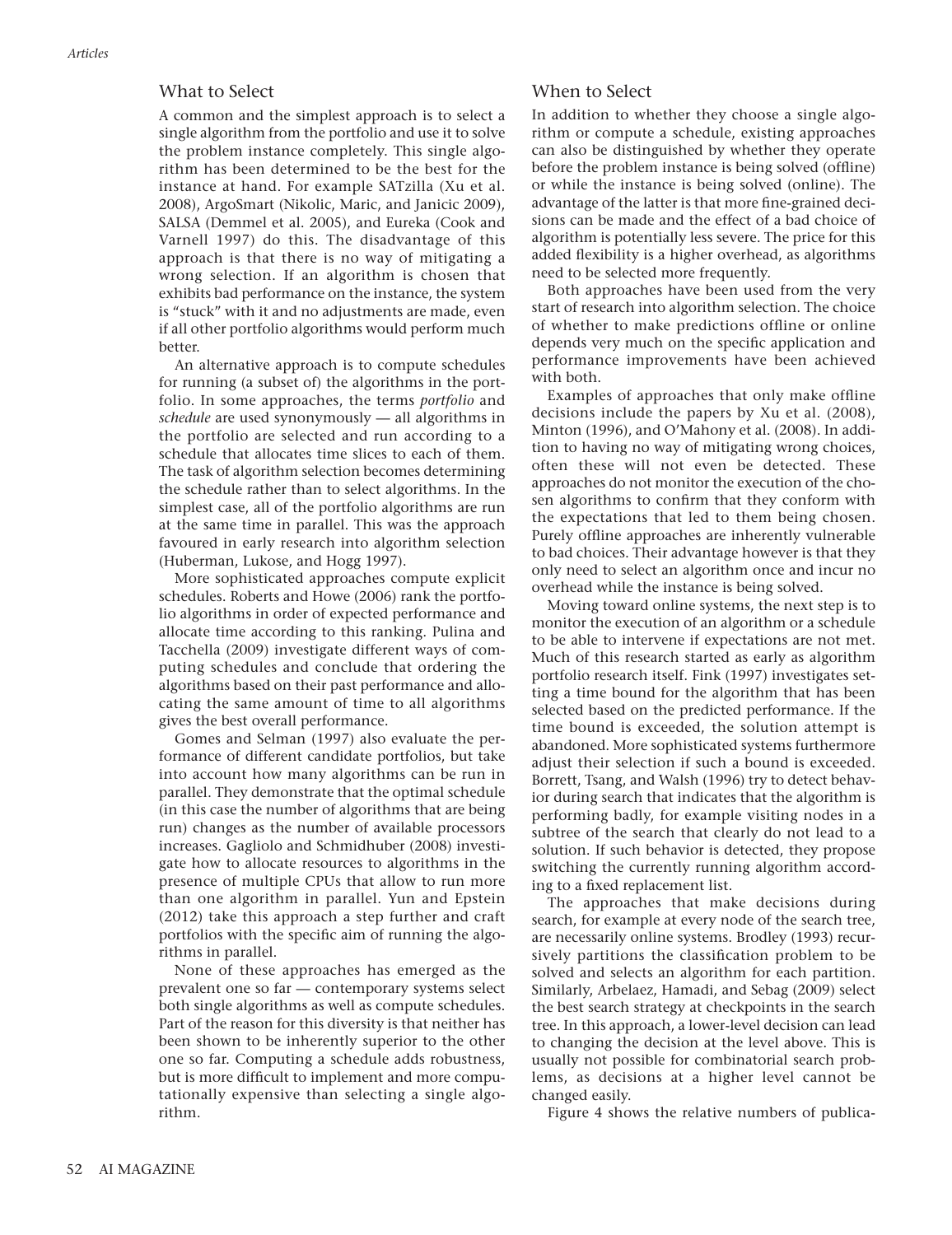

*Figure 4. Publications by Time of Prediction by Year.*

Offline is distinguished by dark gray; online by light gray. The width of each bar corresponds to the number of publications that year (compare with figure 3). Data taken from 4c.ucc.ie/~larsko/assurvey. Note that the number for 2013 is not final.

tions that use online and offline predictions by year. In the first half of the graph, the behavior is quite chaotic and no clear trend is visible. This is certainly partly because of the relatively small number of relevant publications in these years. In the second half of the graph, a clear trend is visible however. The share of online systems steadily decreases — the overwhelming majority of recent publications use offline approaches.

This may be in part because, as solvers and systems grow in complexity, implementing online approaches also becomes more complex. Whereas for offline approaches existing algorithms can be used unchanged, making online decisions requires information on how the algorithm is progressing. This information can be obtained by instrumenting the system or similar techniques, but requires additional effort compared to offline approaches.

Another explanation is that at the beginning of this trend, SATzilla achieved noteworthy successes in the SAT competition. As SATzilla is an offline system, its success may have shifted attention toward those, resulting in a larger share of publications.

# Portfolio Selectors

Research on how to select from a portfolio in an algorithm selection system has generated the largest number of different approaches within the framework of algorithm selection. There are many different ways a mechanism to select from a portfolio can be implemented. Apart from accuracy, one of the main requirements for such a selector is that it be relatively cheap to run — if selecting an algorithm for solving a problem instance is more expensive than solving the instance, there is no point in doing so.

There are several challenges associated with making selectors efficient. Algorithm selection systems that analyze the problem instance to be solved, such as SATzilla, need to take steps to ensure that the analysis does not become too expensive. One such

measure is the running of a presolver (Xu et al. 2008). The idea behind the presolver is to choose an algorithm with reasonable general performance from the portfolio and use it to start solving the instance before starting to analyze it. If the instance happens to be very easy, it will be solved even before the results of the analysis are available. After a fixed time, the presolver is terminated and the results of the algorithm selection system are used. Pulina and Tacchella (2009) use a similar approach and run all algorithms for a short time in one of their strategies. Only if the instance has not been solved after that, they move on to the algorithm that was actually selected. A number of additional systems implement a presolver in more or less explicit form, for example, Kadioglu et al. (2011). As such, it is probably the individual technique that has found the most widespread adaptation, even though this is not explicitly acknowledged.

The selector is not necessarily an explicit part of the system. Minton (1996) compiles the algorithm selection system into a Lisp programme for solving a constraint problem instance. The selection rules are part of the programme logic. Fukunaga (2008) evolves selectors and combinators of heuristic building blocks using genetic algorithms. The selector is implicit in the evolved programme.

# Performance Models

The way the selector operates is closely linked to the way the performance model of the algorithms in the portfolio is built. In early approaches, the performance model was usually not learned but given in the form of human expert knowledge. Borrett, Tsang, and Walsh (1996) use handcrafted rules to determine whether to switch the algorithm during solving. Allen and Minton (1996) also have handcrafted rules, but estimate the run-time performance of an algorithm. More recent approaches sometimes use only explicitly specified human knowledge as well.

A more common approach today is to automati-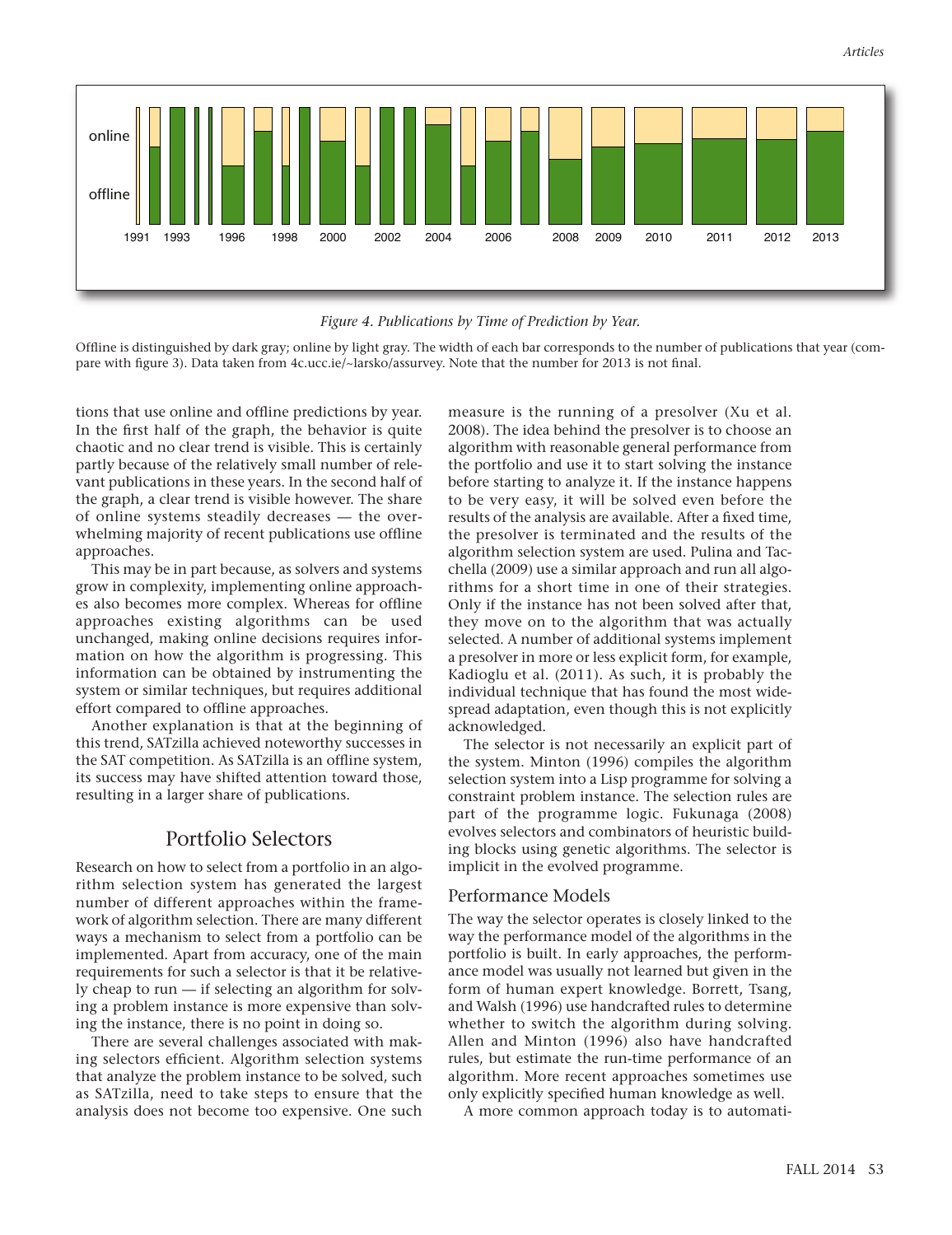cally learn performance models using machine learning on training data. The portfolio algorithms are run on a set of representative problem instances and based on these experimental results, performance models are built. This approach is used by Xu et al. (2008), Pulina and Tacchella (2007), O'Mahony et al. (2008), Kadioglu et al. (2010), and Guerri and Milano (2004), to name but a few examples. A drawback of this approach is that the time to collect the data and the training time are usually large.

Models can also be built without a separate training phase, but while the instance is solved. This approach is used by Gagliolo and Schmidhuber (2006), for example. While this significantly reduces the time to build a system, it can mean that the result is less effective and efficient. At the beginning, when no performance models have been built, the decisions of the selector might be poor. Furthermore, creating and updating performance models while the instance is being solved incurs an overhead.

The choice of machine-learning technique is affected by the way the portfolio selector operates. Some techniques are more amenable to offline approaches (for example, linear regression models used by Xu et al. [2008]), while others lend themselves to online methods (for example, reinforcement learning used by Gagliolo and Schmidhuber [2006]).

What type of performance model and what kind of machine learning to use is the area of algorithm selection with the most diverse set of different approaches, sometimes entirely and fundamentally so. There is no consensus as to the best technique at all. This is best exemplified by SATzilla. The performance model and machine learning used in early versions (Xu et al. 2008) was replaced by a fundamentally different approach in the most recent version (Xu et al. 2011). Nevertheless, both approaches have excelled in competitions.

Recently, research has increasingly focused on taking into account the cost of making incorrect predictions. Whereas in standard classification tasks there is a simple uniform cost (for example, simply counting the number of misclassifications), the cost in the algorithm selection context can be quantified more appropriately. If an incorrect algorithm is chosen, the system takes more time to solve the problem instance. This additional time will vary depending on which algorithm was chosen — it may not matter much if the performance of the chosen algorithm is very close to the best algorithm, but it also may mean a large difference. SATzilla 2012 (Xu et al. 2011) and CSHC (Malitsky et al. 2013) are two examples of systems that take this cost into account explicitly.

#### Per Portfolio Models

One automated approach is to learn a performance model of the entire portfolio based on training data. Usually, the prediction of such a model is the best algorithm from the portfolio for a particular problem instance. There is only a weak or no notion of an individual algorithm's performance.

This is used for example by Pulina and Tacchella (2007), O'Mahony et al. (2008), and Kadioglu et al. (2010). Again there are different ways of doing this. Lazy approaches do not learn an explicit model, but use the set of training examples as a case base. For new problem instances, the closest instance or the set of *n* closest instances in the case base is determined and decisions made accordingly. Pulina and Tacchella (2007) and O'Mahony and colleagues (2008) use nearest-neighbour classifiers to achieve this.

Explicitly learned models try to identify the concepts that affect performance on a given problem instance. This acquired knowledge can be made explicit to improve the understanding of the researchers of the application domain. There are several machine-learning techniques that facilitate this, as the learned models are represented in a form that is easy to understand by humans. Carbonell et al. (1991), Brodley (1993), and Vrakas et al. (2003) learn classification rules that guide the selector. Vrakas and colleagues (2003) note that the decision to use a classification rule leaner was not so much guided by the performance of the approach, but the easy interpretability of the result. A classification model can be used to gain insight into what is happening in addition to achieving performance improvements. This is a relatively unexplored area of algorithm selection research — in many cases, the performance models are too complex or simply not suitable for this purpose.

Ideally, a performance model could be analyzed and the knowledge that enables the portfolio to achieve performance improvements made explicit and be leveraged in creating new algorithms or adapting existing ones. In practice, this is yet to be tackled successfully by the algorithm selection community. A system that allowed to do this would certainly be a major step forward and take algorithm selection to the next level.

#### Per Algorithm Models

A different approach is to learn performance models for the individual algorithms in the portfolio. The predicted performance of an algorithm on a problem instance can be compared to the predicted performance of the other portfolio algorithms and the selector can proceed based on this. The advantage of this approach is that it is easier to add and remove algorithms from the portfolio — instead of having to retrain the model for the entire portfolio, it suffices to train a model for the new algorithm or remove one of the trained models. Most approaches only rely on the order of predictions being correct. It does not matter if the prediction of the performance itself is wildly inaccurate as long as it is correct relative to the other predictions. In practice, the predictions themselves will indeed be off by orders of magnitude in at least some cases, but the overall system will still be able to achieve good performance.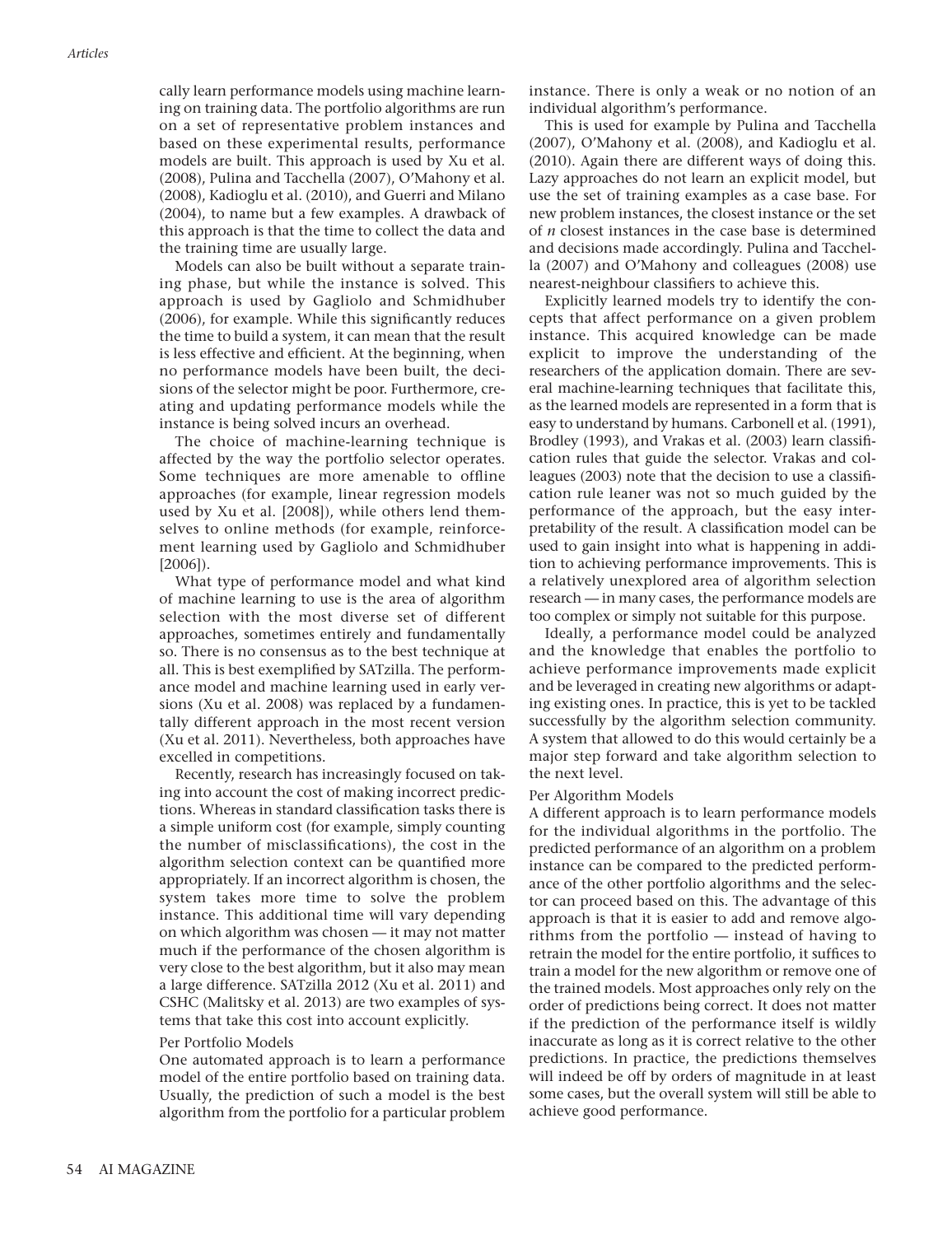Models for each algorithm in the portfolio are used for example by Allen and Minton (1996), Xu et al. (2008), and Gagliolo and Schmidhuber (2006). A common way of doing this is to use regression to directly predict the performance of each algorithm. Xu et al. (2008),Leyton-Brown, Nudelman, and Shoham (2002), and Haim and Walsh (2009) do this, among others. The performance of the algorithms in the portfolio is evaluated on a set of training instances, and a relationship between the characteristics of an instance and the performance of an algorithm derived. This relationship usually has the form of a simple formula that is cheap to compute at run time.

Silverthorn and Miikkulainen (2010), however, learn latent class models of unobserved variables to capture relationships between solvers, problem instances, and run durations. Based on the predictions, the expected utility is computed and used to select an algorithm. Weerawarana et al. (1996) use Bayesian belief propagation to predict the run time of a particular algorithm on a particular instance. Bayesian inference is used to determine the class of a problem instance and the closest case in the knowledge base. A performance profile is extracted from that and used to estimate the run time.

One of the main disadvantages of per algorithm models is that they do not consider the interaction between algorithms at all. It is the interaction however that makes portfolios powerful — the entire idea is based on the fact that a combination of several algorithms is stronger than an individual one. Despite this, algorithm selection systems that use per algorithm models have demonstrated impressive performance improvements. More recently however, there has been a shift toward models that also consider interactions between algorithms.

#### Hybrid Models

A number of recently developed approaches use performance models that draw elements from both per portfolio models and per algorithm models. The most recent version of SATzilla (Xu et al. 2011) uses models for pairs of algorithms to predict one which is going to have better performance. These predictions are aggregated as votes and the algorithm with the overall highest number of votes is chosen. This type of performance model allows to explicitly model how algorithms behave with respect to other algorithms and addresses the main conceptual disadvantage in earlier versions of SATzilla.

An orthogonal approach is inspired by the machine-learning technique stacking (Kotthoff 2012). It combines per algorithm models at the bottom layer with a per portfolio model at the top layer. The bottom layer predicts the performance of each algorithm individually and independently and the top layer uses those predictions to determine the overall best algorithm.

Hierarchical models are a similar idea in that they

make a series of predictions where the later models are informed by the earlier predictions. Xu, Hoos, and Leyton-Brown (2007) use sparse multinomial logistic regression to predict whether an SAT problem instance is satisfiable and, based on that prediction, use a logistic regression model to predict the run time of each algorithm in the portfolio. Here, the prediction of whether the instance is satisfiable is only used implicitly for the next performance model and not as an explicit input.

In all of these examples, a number of performance models are combined into the overall performance model. Such hybrid models are similar to per portfolio models in the sense that if the composition of the portfolio changes, they have to be retrained. They do however also encapsulate the notion of an individual algorithm's performance.

# Types of Predictions

The way of creating the performance model of a portfolio or its algorithms is not the only choice researchers face. In addition, there are different predictions the performance model can make to inform the decision of the selector of a subset of the portfolio algorithms. The type of decision is closely related to the learned performance model however. The prediction can be a single categorical value — the best algorithm. This type of prediction is usually the output of per portfolio models and used for example by Guerri and Milano (2004), Pulina and Tacchella (2007), and Gent et al. (2010). The advantage of this simple prediction is that it determines the choice of algorithm without the need to compare different predictions or derivefurther quantities. One of its biggest disadvantages however is that there is no flexibility in the way the system runs or even the ability to monitor the execution for unexpected behavior.

A different approach is to predict the run time of the individual algorithms in the portfolio. This requires per algorithm models. For example Horvitz et al. (2001), Petrik (2005), and Silverthorn and Miikkulainen (2010) do this. Allen and Minton (1996) estimate the run time by proxy by predicting the number of constraint checks. Lobjois and Lemaître (1998) estimate the run time by predicting the number of search nodes to explore and the time per node. Xu et al. (2009) predict the penalized average run-time score, a measure that combines run time with possible timeouts used in the SAT competition. This approach aims to provide more realistic performance predictions when run times are censored.

Some types of predictions require online approaches that make decisions during search. Borrett, Tsang, and Walsh (1996), Sakkout, Wallace, and Richards (1996), and Carchrae and Beck (2004) predict when to switch the algorithm used to solve a problem instance. Horvitz et al. (2001) predict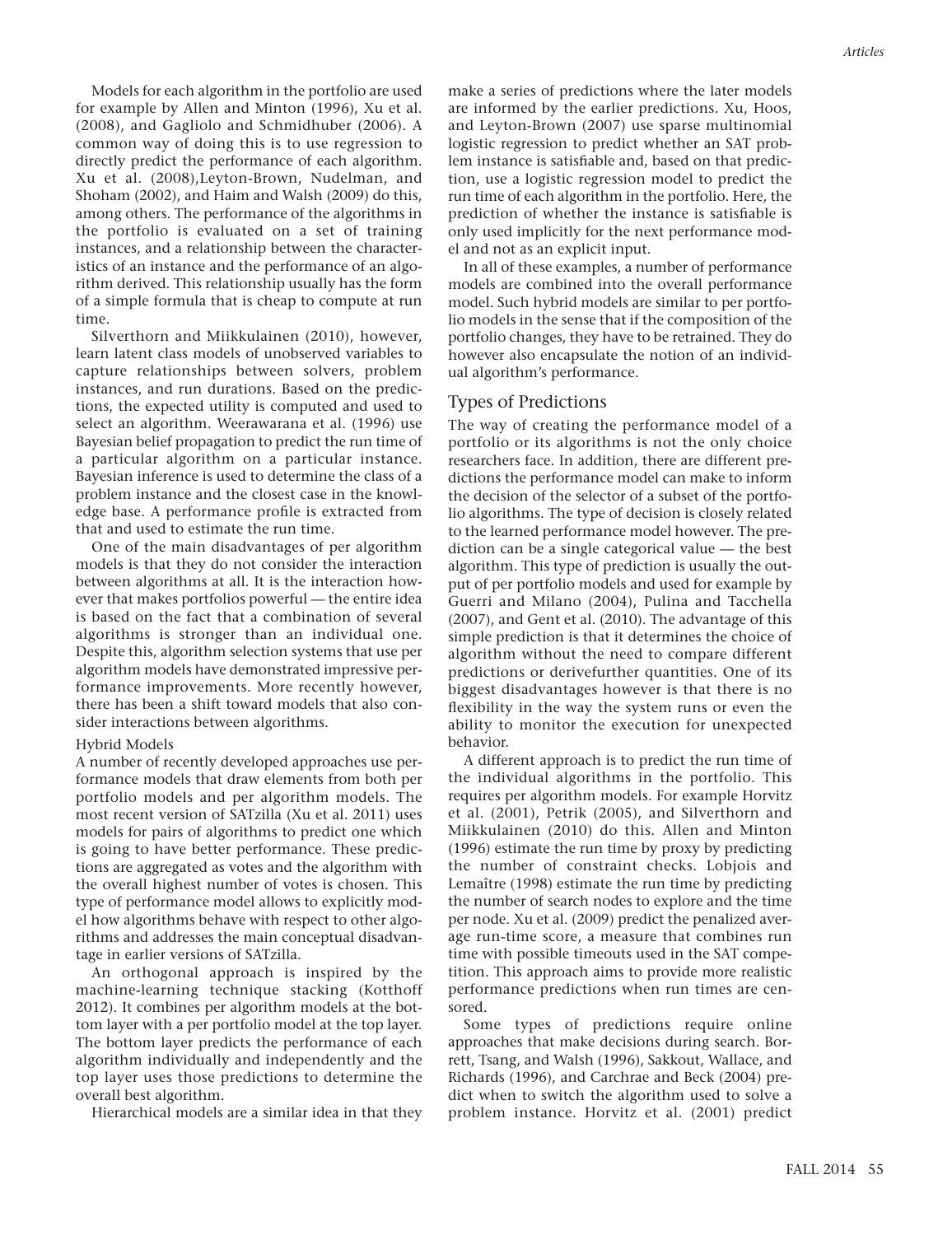whether a run will complete within a certain number of steps to determine if to restart the algorithm. Lagoudakis and Littman (2000) predict the cost to solve a subinstance. However, most online approaches make predictions that can also be used in offline settings, such as the best algorithm to proceed with.

The choice for type of prediction depends on the application in many scenarios. In a competition setting, it is usually best to use the scoring function used to evaluate entries. If the aim is to utilize a machine with several processors as much as possible, predicting only a single algorithm is unsuitable unless that algorithm is able to take advantage of several processors by itself. As the complexity of the predictions increases, it usually becomes harder to make them with high accuracy. Kotthoff, Gent, and Miguel (2012) for example report that using statistical relational learning to predict the complete order of the portfolio algorithms on a problem instance does not achieve competitive performance.

# Features

The different types of performance models described in the previous sections usually use features to inform their predictions. Features are an integral part of systems that do machine learning. They characterize the inputs, such as the problem instance to be solved or the algorithm employed to solve it, and facilitate learning the relationship between these inputs and the outputs, such as the time it will take the algorithm to solve the problem instance.

A side effect of the research into algorithm selection has been that researchers have developed comprehensive feature sets to characterize problem instances. This is especially true in SAT. Whereas before SAT instances would mostly be described in terms of number of variables and clauses, the authors of SATzilla developed a large feature set to characterize an instance with a high level of detail.

Determining features that adequately characterize a new problem domain is often difficult and laborious. Once a good set of features has been established, it can be used by everybody. The determination of features is likely the single area associated with algorithm selection where most of the traditional science cycle of later approaches building on the results of earlier research occurs. The feature set used by SATzilla (Xu et al. 2008) is also used by 3S (Kadioglu et al. 2011) and Silverthorn and Miikkulainen (2010) for example. Gent et al. (2010) include features described by Guerri and Milano (2004) in their feature set.

The selection of the most suitable features is an important part of the design of algorithm selection systems. There are different types of features researchers can use and different ways of computing these. They can be categorized according to two main criteria.

First, they can be categorized according to how

much domain knowledge an algorithm selection researcher needs to have to be able to use them. Features that require no or very little knowledge of the application domain are usually very general and can be applied to new algorithm selection problems with little or no modification. Features that are specific to a domain on the other hand may require the researcher building the algorithm selection system to have a thorough understanding of the domain. These features usually cannot be applied to other domains, as they may be non-existent or uninformative in different contexts.

The second way of distinguishing different classes of features is according to when and how they are computed. Features can be computed statically, that is, before the search process starts, or dynamically, that is, during search. These two categories roughly align with the offline and online approaches to portfolio problem solving.

# Low and High-Knowledge Features

In some cases, researchers use a large number of features that are specific to the particular problem domain they are interested in, but there are also publications that only use a single, general feature — the performance of a particular algorithm on past problem instances. Gagliolo and Schmidhuber (2006), Streeter, Golovin, and Smith (2007), and Silverthorn and Miikkulainen (2010), to name but a few examples, use this latter approach to build statistical performance models of the algorithms in their portfolios. The underlying assumption is that all problem instances are similar with respect to the relative performance of the algorithms in the portfolio — the algorithm that has done best in the past has the highest chance of performing best in the future.

Other sources of features that are not specific to a particular application domain are more fine-grained measures of past performance or measures that characterize the behavior of an algorithm during search. Langley (1983) for example determines whether a search step performed by a particular algorithm is good, that is, leading toward a solution, or bad, that is, straying from the path to a solution if the solution is known or revisiting an earlier search state if the solution is not known. Gomes and Selman (1997) use the run-time distributions of algorithms over the size of a problem instance, as measured by the number of backtracks.

Most approaches learn models for the performance on particular problem instances and do not use past performance as a feature, but to inform the prediction to be made. Considering instance features facilitates a much more nuanced approach than a broadbrush general performance model. This is the classic supervised machine-learning approach — given the correct label derived from the behavior on a set of training instances, learn a model that allows to predict this label on unseen data.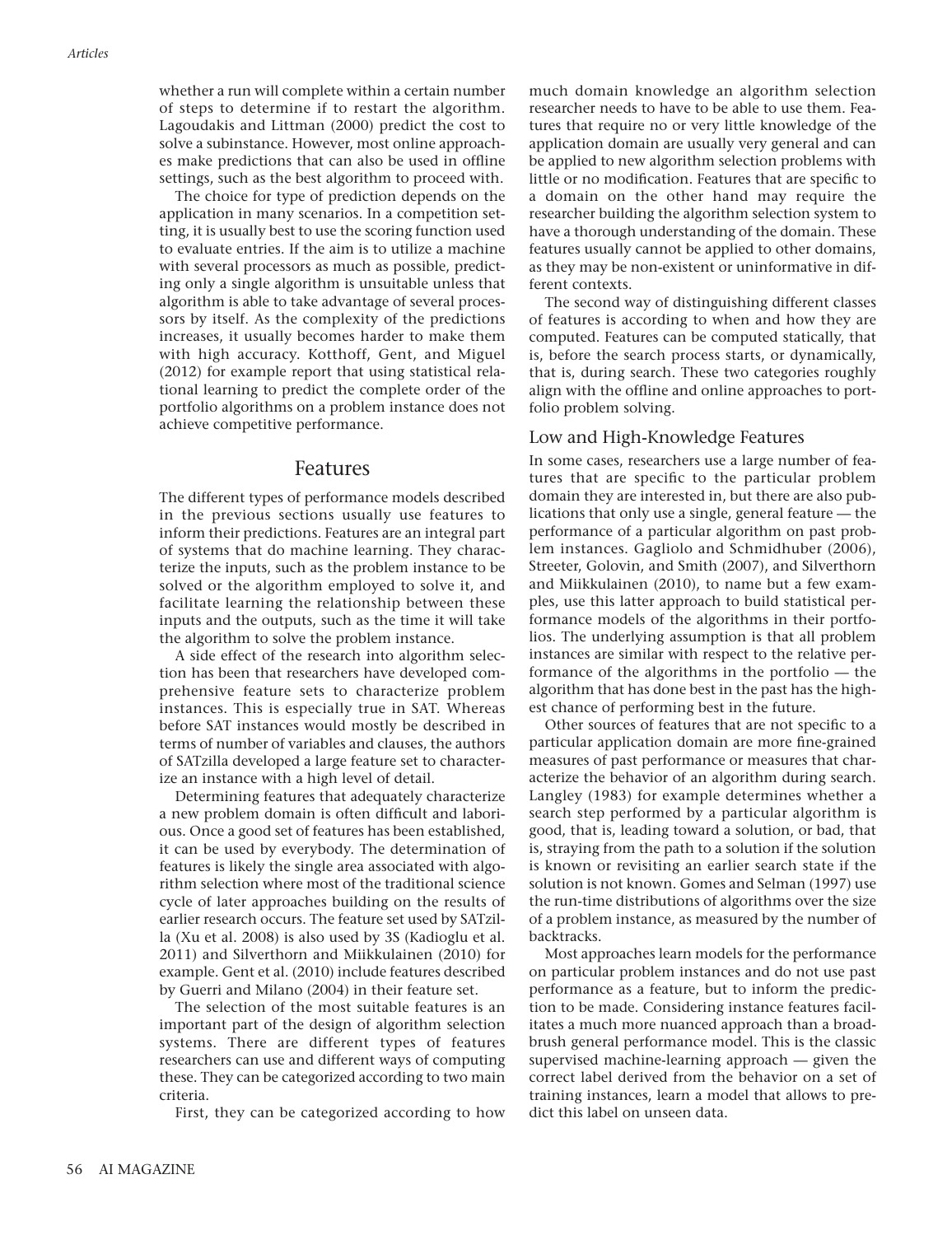The features that are considered to learn the model are specific to the application domain or even a subset of the application domain to varying extents. For combinatorial search problems, the most commonly used basic features include the number of variables, properties of the variable domains, that is, the list of possible assignments, the number of clauses in SAT, the number of constraints in constraint problems, the number of goals in planning, the number of clauses/constraints/goals of a particular type and ratios of several of those features and summary statistics.

# Static and Dynamic Features

In most cases, the approaches that use a large number of domain-specific features compute them offline, that is, before the solution process starts. Examples of publications that only use such static features are the papers by Leyton-Brown, Nudelman, and Shoham (2002), Pulina and Tacchella (2007), and Guerri and Milano 2004). Examples of such features are the number of clauses and variables in a SAT instance, the number of a particular type of constraint in a constraint problem instance, or the number of operators in a planning problem instance.

An implication of using static features is that the decisions of the algorithm selection system are only informed by the performance of the algorithms on past problem instances. Only dynamic features allow to take the performance on the current problem instance into account. This has the advantage that remedial actions can be taken if the instance is unlike anything seen previously or the predictions are wildly inaccurate for another reason.

A more flexible approach than to rely purely on static features is to incorporate features that can be determined statically, but which estimate the performance on the current problem instance. Such features are computed by probing the search space. This approach relies on the performance probes being sufficiently representative of the entire problem instance and sufficiently equal across the different evaluated algorithms. If an algorithm is evaluated on a part of the search space that is much easier or harder than the rest, a misleading impression of its true performance may result.

Examples of systems that combine static features of the instance to be solved with features derived from probing the search space are described in the papers by Xu et al. (2008), Gent et al. (2010), and O'Mahony et al. (2008). There are also approaches that use only probing features. We term this semi-static feature computation because it happens before the actual solving of the instance starts, but parts of the search space are explored during feature extraction. This approach is used for example by Allen and Minton (1996), Beck and Freuder (2004), and Lobjois and Lemaître (1998). The features that can be extracted through probing include the number of search

tree nodes visited, the number of backtracks, or the number and quality of solutions found.

Another way of computing features is to do so online, that is, while search is taking place. These dynamic features are computed by an execution monitor that adapts or changes the algorithm during search based on its performance. The type of the dynamic features, how they are computed and how they are used depends on the specific application. Examples include the following. Carchrae and Beck (2004) monitor the solution quality during search. They decide whether to switch the current algorithm based on this by changing the allocation of resources. Stergiou (2009) monitors propagation events in a constraint solver to decide whether to switch the level of consistency to enforce. Caseau, Laburthe, and Silverstein (1999) evaluate the performance of candidate algorithms in terms of number of calls to a specific high-level procedure. They note that in contrast to using the run time, their approach is machine-independent. Kadioglu, Malitsky, and Sellmann (2012) base branching decisions in MIP search on features of the subproblem to solve.

# Summary

Over the years, there have been many approaches to solving the algorithm selection problem. Especially in artificial intelligence and for combinatorial search problems, researchers have recognised that using algorithm selection techniques can provide significant performance improvements with relatively little effort. Most of the time, the approaches involve some kind of machine learning that attempts to learn the relation between problem instances and the performance of algorithms automatically. This is not a surprise, as the relationship between an algorithm and its performance is often complex and hard to describe formally. In many cases, even the designer of an algorithm does not have a general model of its performance.

Despite the theoretical difficulty of algorithm selection, dozens of systems have demonstrated that it can be done in practice with great success. In some sense, this mirrors achievements in other areas of artificial intelligence. SAT is formally a problem that cannot be solved efficiently, yet researchers have come up with ways of solving very large instances of satisfiability problems with very few resources. Similarly, some algorithm selection systems have come very close to always choosing the best algorithm.

This survey presented an overview of the algorithm selection research that has been done to date with a focus on combinatorial search problems. A categorization of the different approaches with respect to fundamental criteria that determine algorithm selection systems in practice was introduced. This categorization abstracts from many of the low level details and additional considerations that are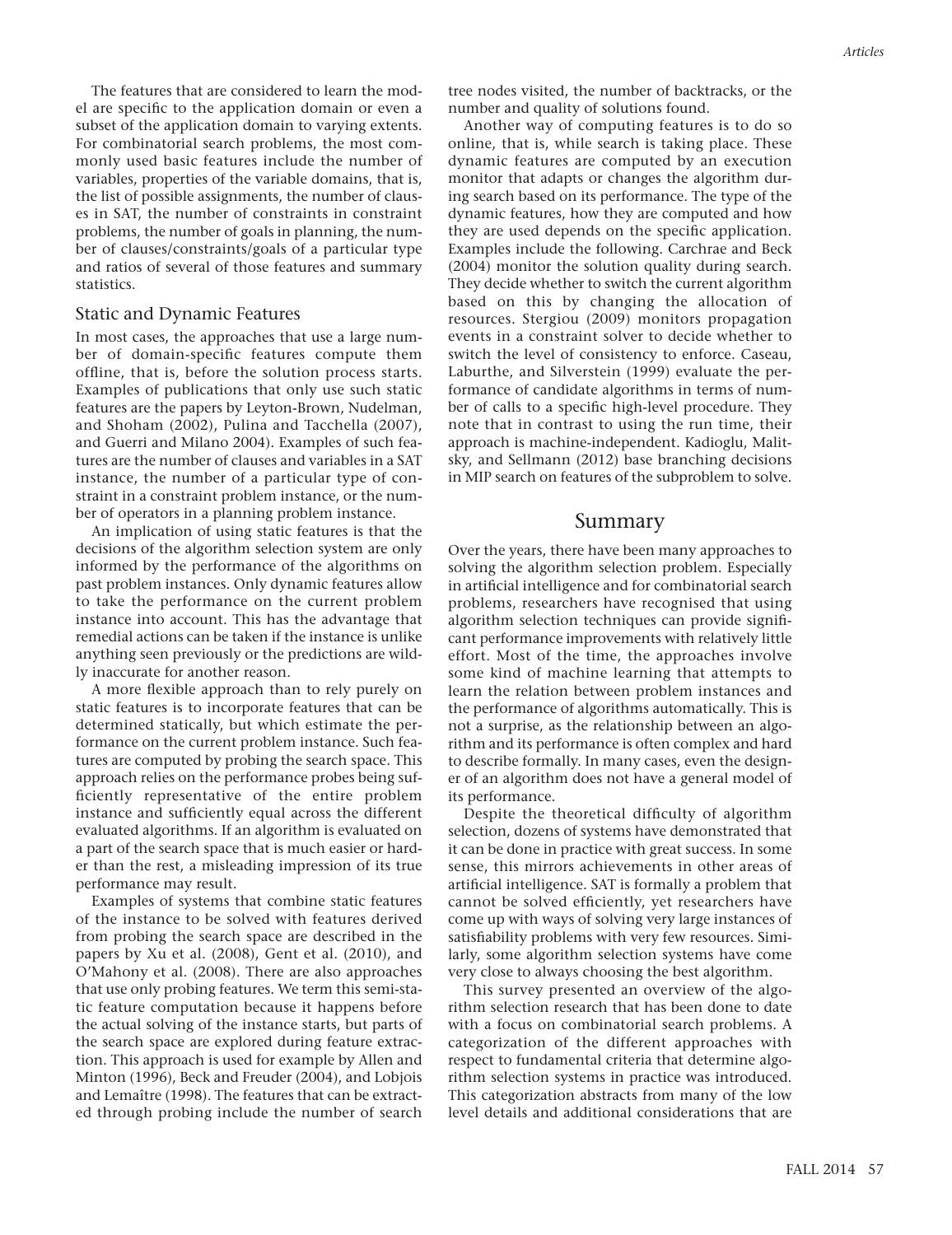presented in most publications to give a clear view of the underlying principles. We furthermore gave details of the many different ways that can be used to tackle algorithm selection and the many techniques that have been used to solve it in practice.

This survey can only show a broad and high-level overview of the field. Many approaches and publications are not mentioned at all for reasons of space. A tabular summary of the literature that includes many more publications and is organized according to the criteria introduced here is available. <sup>2</sup> The author of this survey hopes to add new publications to this summary as they appear.

## Algorithm Selection in Practice

Algorithm selection has many application areas and researchers investigating algorithm selection techniques come from many different backgrounds. They tend to publish in venues that are specific to their application domain. This means that they are often not aware of each others' work. Even a cursory examination of the literature shows that many approaches are used by different people in different contexts without referencing the relevant related work. In some cases, the reason is probably that many techniques can be lifted straight from machine learning, for example, and different researchers simply had the same idea at the same time.

Even basic machine-learning techniques often work very well in algorithm selection models. If the available algorithms are diverse, it is usually easy to improve on the performance of a single algorithm even with simple approaches. There is no single set of approaches that work best — much depends on the application domain and secondary factors, such as the algorithms that are available and the features that are used to characterize problem instances.

To get started, a simple approach is best. Build a classification model that, given a problem instance, selects the algorithm to run. In doing so, you will gain a better understanding of the relationship between your problem instances, algorithms, and their performance as well as the requirements for your algorithm selection system. A good understanding of the problem is crucial to being able to select the most suitable technique from the literature. Often, more sophisticated approaches come with much higher overheads both in terms of implementation and running them, so a simple approach may already achieve very good overall performance.

Another way to get started is to use one of the systems which are available as open source on the web. Several versions of SATzilla, along with data sets and documentation, can be downloaded. <sup>3</sup> ISAC is available as MATLAB code.<sup>4</sup> The R package LLAMA<sup>5</sup> implements many of the algorithm selection techniques described in this article through a uniform interface and is suitable for exploring a range of different approaches. 6

## Future Directions

Looking forward, it is desirable for algorithm selection research to become more coordinated. In the past, techniques have been reinvented and approaches reevaluated. This duplication of effort is clearly not beneficial to the field. In addition, the current plethora of different approach is confusing for newcomers. Concentrating on a specific set of techniques and developing these to high performance levels would potentially unify the field and make it easier to apply and deploy algorithm selection systems to new application domains.

Much of algorithm selection research to date has been driven by competitions rather than applications. As a result, many techniques that are known to work wellin competition settings are used and systems becoming more and more specialised to competition scenarios. Lacking prominent applications, it remains to be shown which techniques are useful in the real world.

There are many directions left to explore. Using algorithm selection research as a means of gaining an understanding of why particular algorithms perform well in specific scenarios and being able to leverage this knowledge in algorithm development would be a major step. Another fruitful area is the exploitation of today's massively parallel, distributed, and virtualised homogeneous resources.

If algorithm selection techniques were to become widespread in mainstream computer science and software development, a major paradigm shift would occur. It would become beneficial to develop a large number of complementary approaches instead of focusing on a single good one. Furthermore, less time would need to be spent on performance analysis the algorithm selection system will take care of it.

### Acknowledgements

Ian Miguel, Ian Gent, and Helmut Simonis provided valuable feedback that helped shape this article. I also thank the anonymous reviewers whose detailed comments helped to greatly improve it, and Barry O'Sullivan who suggested submitting to *AI Magazine*. This work was supported by an EPSRC doctoral prize and EU FP7 grant 284715 (ICON).

#### Notes

- 1. www.satcompetition.org.
- 2. 4c.ucc.ie/~larsko/assurvey.
- 3. www.cs.ubc.ca/labs/beta/Projects/SATzilla.
- 4. 4c.ucc.ie/~ymalitsky/Code/ISAC-Portfolio\_v2.zip.
- 5. cran.r-project.org/web/packages/llama/index.html.

6. Disclaimer: The author of this article is the primary author of LLAMA.

#### References

Aha, D. W. 1992. Generalizing from Case Studies: A Case Study. In *Proceedings of the 9th International Workshop on*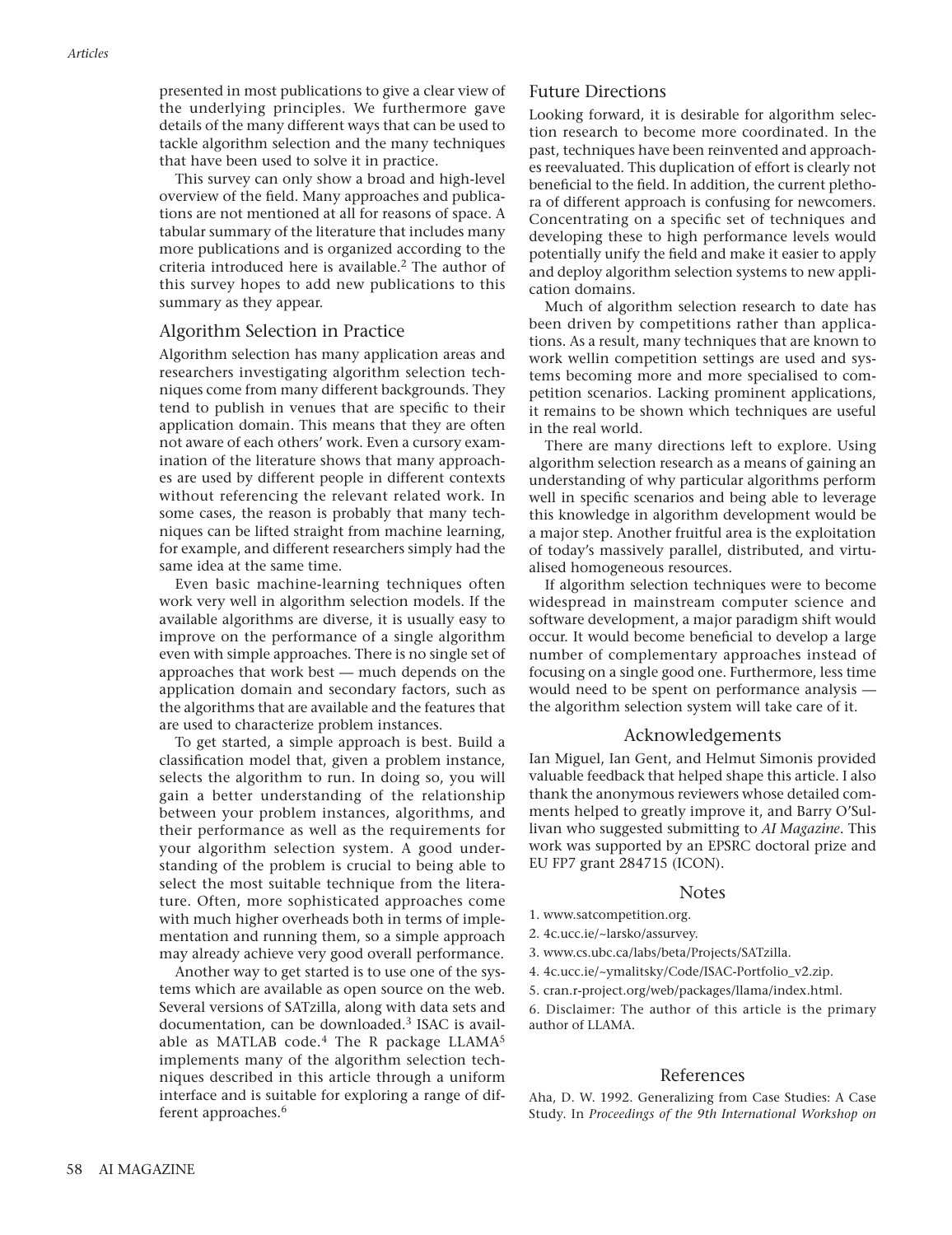*Machine Learning,* 1–10. San Francisco, CA: Morgan Kaufmann Publishers Inc.

Allen, J. A., and Minton, S. 1996. Selecting the Right Heuristic Algorithm: Runtime Performance Predictors. In *Proceedings of the 11th Biennial Conference of the Canadian Society for Computational Studies of Intelligence,* 41–53. Berlin: Springer-Verlag.

Arbelaez, A.; Hamadi, Y.; and Sebag, M. 2009. Online Heuristic Selection in Constraint Programming. Paper presented at the Symposium on Combinatorial Search, Lake Arrowhead, CA, July 8–10.

Beck, J. C., and Freuder, E. C. 2004. Simple Rules for Low-Knowledge Algorithm Selection. In *Proceedings of the First International Conference on Integration of AI and OR Techniques in Constraint Programming for Combinatorial Optimization Problems,* 50–64. Berlin: Springer. dx.doi.org/10.1007/978-3- 540-24664-0\_4

Borrett, J. E.; Tsang, E. P. K.; and Walsh, N. R. 1996. Adaptive Constraint Satisfaction: The Quickest First Principle. In *Proceedings of the 12th European Conference on Artificial Intelligence* (ECAI)*,* 160–164. Chichester, UK: John Wiley and Sons.

Brodley, C. E. 1993. Addressing the Selective Superiority Problem: Automatic Algorithm/Model Class Selection. In *Proceedings of the International Conference on Machine Learning,* 17–24. San Francisco: Morgan Kaufmann Publishers, Inc.

Carbonell, J.; Etzioni, O.; Gil, Y.; Joseph, R.; Knoblock, C.; Minton, S.; and Veloso, M. 1991. Prodigy: An Integrated Architecture for Planning and Learning. *SIGART Bulletin* 2(2): 51–55. dx.doi.org/10.1145/122344.122353

Carchrae, T., and Beck, J. C. 2004. Low-Knowledge Algorithm Control. In *Proceedings of the 19th National Conference on Artificial Intelligence,* 49–54. Palo Alto, CA: AAAI Press.

Caseau, Y.; Laburthe, F.; and Silverstein, G. 1999. A Meta-Heuristic Factory for Vehicle Routing Problems. In *Proceedings of the 5th International Conference on Principles and Practice of Constraint Programming,* 144–158. Berlin: Springer-Verlag.

Cook, D. J., and Varnell, R. C. 1997. Maximizing the Benefits of Parallel Search Using Machine Learning. In *Proceedings of the 14th National Conference on Artificial Intelligence,* 559–564. Palo Alto, CA: AAAI Press.

Demmel, J.; Dongarra, J.; Eijkhout, V.; Fuentes, E.; Petitet, A.; Vuduc, R.; Whaley, R. C.; and Yelick, K. 2005. Self-Adapting Linear Algebra Algorithms and Software. In *Proceedings of the IEEE* 93(2): 293–312. dx.doi.org/10.1109/JPROC. 2004.84084

Epstein, S. L., and Freuder, E. C. 2001. Collaborative Learning for Constraint Solving. In *Proceedings of the 7th International Conference on Principles and Practice of Constraint Programming,* 46–60. Berlin: Springer-Verlag.

Fink, E. 1997. Statistical Selection Among Problem-Solving Methods. Technical Report CMU-CS-97-101, Carnegie Mellon University, Pittsburgh, PA.

Fukunaga, A. S. 2008. Automated Discovery of Local Search Heuristics for Satisfiability Testing. *Evolutionary Computation* 16: 31–61.

Fukunaga, A. S. 2002. Automated Discovery of Composite SAT Variable-Selection Heuristics. In *Proceedings of the 18th National Conference on Artificial Intelligence,* 641–648. Menlo Park, CA: AAAI Press. dx.doi.org/10.1162/evco.2008.16. 1.31

Gagliolo, M., and Schmidhuber, J. 2008. Towards Distributed Algorithm Portfolios. In *International Symposium on Distributed Computing and Artificial Intelligence, Advances In Soft Computing.* Berlin: Springer.

Gagliolo, M., and Schmidhuber, J. 2006. Learning Dynamic Algorithm Portfolios. *Annals of Mathematics and Artificial Intelligence* 47(3-4): 295–328. dx.doi.org/10.1007/s10472- 006-9036-z

Gent, I.; Jefferson, C.; Kotthoff, L.; Miguel, I.; Moore, N.; Nightingale, P.; and Petrie, K. 2010. Learning When To Use Lazy Learning In Constraint Solving. In *Proceedings of the 19th European Conference on Artificial Intelligence,* 873–878. Amsterdam, The Netherlands: IOS Press.

Gomes, C. P., and Selman, B. 1997. Algorithm Portfolio Design: Theory Versus Practice. In *Proceedings of the Thirteenth Conference on Uncertainty in Artificial Intelligence,* 190– 197. San Francisco: Morgan Kaufmann Publishers.

Guerri, A., and Milano, M. 2004. Learning Techniques for Automatic Algorithm Portfolio Selection. In *Proceedings of the 16th Eureopean Conference on Artificial Intelligence*, 475– 479. Amsterdam, The Netherlands: IOS Press.

Haim, S., and Walsh, T. 2009. Restart Strategy Selection Using Machine Learning Techniques. In *Proceedings of the 12th International Conference on Theory and Applications of Satisfiability Testing,* 312–325. Berlin: Springer-Verlag.

Hong, L., and Page, S. E. 2004. Groups of Diverse Problem Solvers can Outperform Groups of High-Ability Problem Solvers. In *Proceedings of the National Academy of Sciences of the United States of America* 101(46): 16385–16389. dx.doi.org/10.1073/pnas.0403723101

Horvitz, E.; Ruan, Y.; Gomes, C. P.; Kautz, H. A.; Selman, B.; and Chickering, D. M. 2001. A Bayesian Approach To Tackling Hard Computational Problems. In *Proceedings of the 17th Conference in Uncertainty in Artificial Intelligence,* 235– 244. San Francisco: Morgan Kaufmann Publishers Inc.

Huberman, B. A.; Lukose, R. M.; and Hogg, T. 1997. An Economics Approach to Hard Computational Problems. *Science* 275(5296): 51–54. dx.doi.org/10.1126/science.275.5296.51

Kadioglu, S.; Malitsky, Y.; Sabharwal, A.; Samulowitz, H.; and Sellmann, M. 2011. Algorithm Selection and Scheduling. In *Proceedings of the 17th International Conference on Principles and Practice of Constraint Programming,* Lecture Notes in Computer Sciencem 454–469. Berlin: Springer.

Kadioglu, S.; Malitsky, Y.; and Sellmann, M. 2012. Non-Model-Based Search Guidance for Set Partitioning Problems. In *Proceedings of the Twenty-Sixth AAAI Conference on Artificial Intelligence.* Palo Alto, CA: AAAI Press.

Kadioglu, S.; Malitsky, Y.; Sellmann, M.; and Tierney, K. 2010. ISAC — Instance-Specific Algorithm Configuration. In *Proceedings of the 19th European Conference on Artificial Intelligence,* 751–756. Amsterdam, The Netherlands: IOS Press.

Kotthoff, L. 2012. Hybrid Regression-Classification Models for Algorithm Selection. In *Proceedings of the 20th European Conference on Artificial Intelligence,* 480–485. Amsterdam, The Netherlands: IOS Press.

Kotthoff, L.; Gent, I. P.; and Miguel, I. 2012. An Evaluation of Machine Learning in Algorithm Selection for Search Problems. *AI Communications* 25(3): 257–270.

Lagoudakis, M. G., and Littman, M. L. 2000. Algorithm Selection Using Reinforcement Learning. In *Proceedings of the 17th International Conference on Machine Learning,* 511– 518. San Francisco: Morgan Kaufmann Publishers Inc.